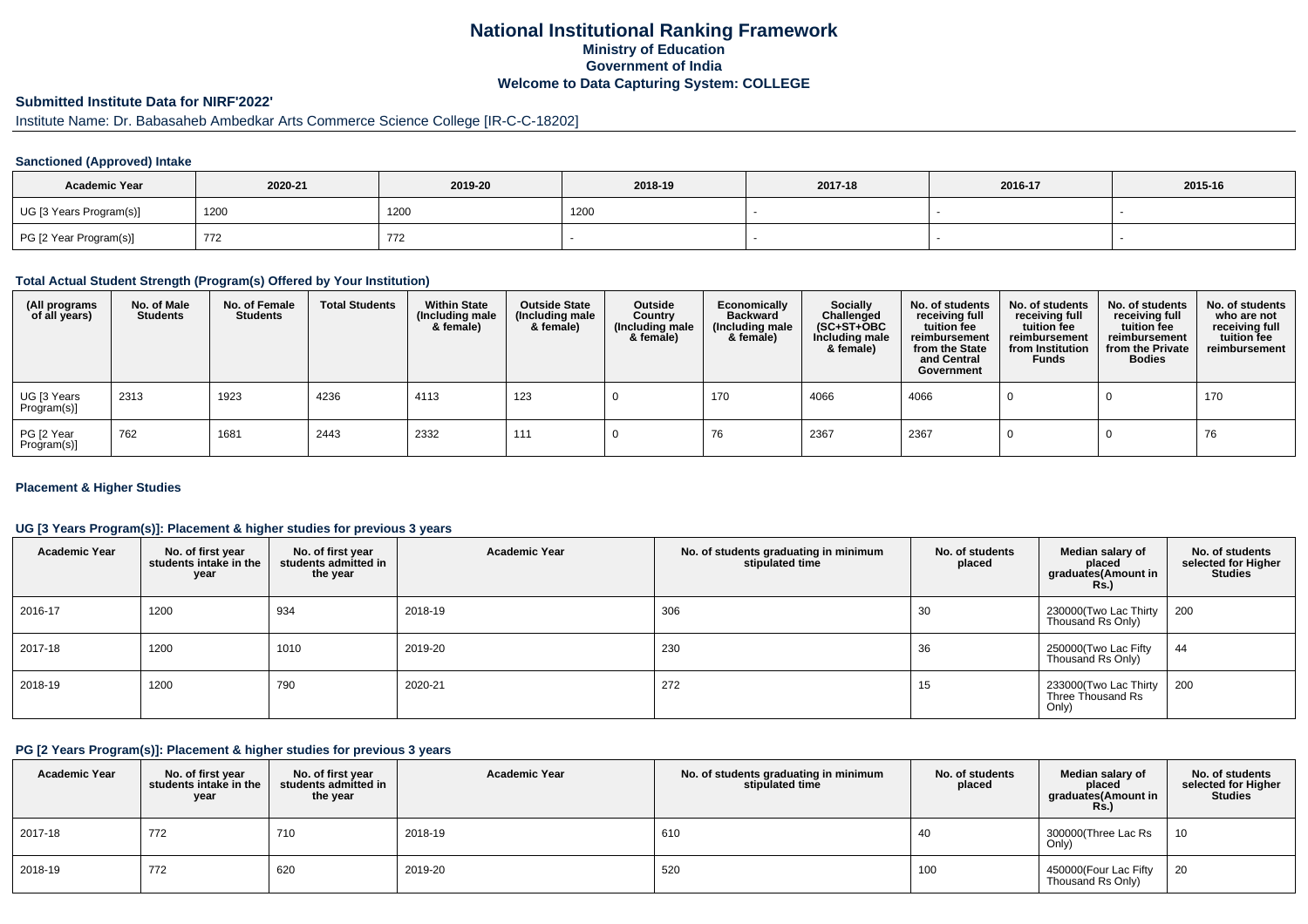|  | 2019-20 | 770 |  | 2020-21 | $\sqrt{2}$<br>$\sim$ | 280 | l hirty<br>- "<br>Thousand Rs Only) |  |
|--|---------|-----|--|---------|----------------------|-----|-------------------------------------|--|
|--|---------|-----|--|---------|----------------------|-----|-------------------------------------|--|

### **Financial Resources: Utilised Amount for the Capital expenditure for previous 3 years**

| <b>Academic Year</b>                                                                                 | 2020-21                                                          |                                                                   | 2018-19                                                            |  |  |  |  |  |  |  |
|------------------------------------------------------------------------------------------------------|------------------------------------------------------------------|-------------------------------------------------------------------|--------------------------------------------------------------------|--|--|--|--|--|--|--|
|                                                                                                      | <b>Utilised Amount</b>                                           | <b>Utilised Amount</b>                                            | <b>Utilised Amount</b>                                             |  |  |  |  |  |  |  |
| Annual Capital Expenditure on Academic Activities and Resources (excluding expenditure on buildings) |                                                                  |                                                                   |                                                                    |  |  |  |  |  |  |  |
| Library                                                                                              | 706092 (SEVEN LAC SIX THOUSAND NINTY TWO)                        | 566005 (FIVE LAC SIXTY SIX THOUSAND AND FIVE RS)                  | 247884 (TWO LAC FORTY SEVEN THOUSAND EIGHT<br>HUNDRED EIGHTY FOUR) |  |  |  |  |  |  |  |
| New Equipment for Laboratories                                                                       | 764116 (SEVEN LAC SIXTY FOUR THOUSAND ONE<br>HUNDRED SIXTEEN)    | 512289 (FIVE LAC TWELVE THOUSAND TWO HUNDRED<br>EIGHTY NINE)      | 1373502 (THIRTEEN LAC SEVENTY THREE LAC FIVE<br>HUNDRED TWO)       |  |  |  |  |  |  |  |
| Other expenditure on creation of Capital Assets (excluding<br>expenditure on Land and Building)      | 239434 (TWO LAC THIRTY NINE THOUSAND FOUR<br>HUNDED THIRTY FOUR) | 863442 (EIGHT LAC SIXTY THREE THOUSAND FOUR<br>HUNDRED FORTY TWO) | 347561 (THREE LAC FORTY SEVEN THOUSAND FIVE<br>HUNDRED SIXTY ONE)  |  |  |  |  |  |  |  |

### **Financial Resources: Utilised Amount for the Operational expenditure for previous 3 years**

| Academic Year                                                                                                                                                                                   | 2020-21                                                                             | 2019-20                                                                     | 2018-19                                                                      |  |  |  |  |  |  |  |
|-------------------------------------------------------------------------------------------------------------------------------------------------------------------------------------------------|-------------------------------------------------------------------------------------|-----------------------------------------------------------------------------|------------------------------------------------------------------------------|--|--|--|--|--|--|--|
|                                                                                                                                                                                                 | <b>Utilised Amount</b>                                                              | <b>Utilised Amount</b>                                                      | <b>Utilised Amount</b>                                                       |  |  |  |  |  |  |  |
| <b>Annual Operational Expenditure</b>                                                                                                                                                           |                                                                                     |                                                                             |                                                                              |  |  |  |  |  |  |  |
| Salaries (Teaching and Non Teaching staff)                                                                                                                                                      | 53814126 (FIVE CRORE THIRTY EIGHT LAC FORTY ONE<br>THOUSAND ONE HUNDRED TWENTY SIX) | 65791290 (SIX CROR FIFTY SEVEN LAC NINTY ONE<br>THOUSAND TWO HUNDRED NINTY) | 68179908 (SIX LAC EIGHTY ONE LAC SEVENTY NINE<br>THOUSAND NINE HUNDED EIGHT) |  |  |  |  |  |  |  |
| Maintenance of Academic Infrastructure or consumables and<br>other running expenditures (excluding maintenance of hostels<br>and allied services, rent of the building, depreciation cost, etc) | 302344 (THREE LAC TWO HUNDRED FORTY FOUR)                                           | 673820 (SIX LAX SEVENTY THREE THOUSAND EIGHT<br>HUNDRED TWENTY)             | 557614 (FIVE LAC FITY SEVEN THOUSAND SIX HUNDRED<br>FOURTEEN)                |  |  |  |  |  |  |  |
| Seminars/Conferences/Workshops                                                                                                                                                                  | 5590 (FIVE THOUSAND FIVE HUNDRED NINTY)                                             | 12765 (TWELVE THOUSAND SEVEN HUNDRED SIXTY<br>FIVE)                         | 58060 (FIFTY EIGHT THOUSAND SIXTY RS)                                        |  |  |  |  |  |  |  |

### **PCS Facilities: Facilities of physically challenged students**

| 1. Do your institution buildings have Lifts/Ramps?                                                                                                         | Yes, more than 80% of the buildings |
|------------------------------------------------------------------------------------------------------------------------------------------------------------|-------------------------------------|
| 2. Do your institution have provision for walking aids, including wheelchairs and transportation from one building to another for<br>handicapped students? | Yes                                 |
| 3. Do your institution buildings have specially designed toilets for handicapped students?                                                                 | Yes, more than 80% of the buildings |

### **Faculty Details**

| Srno | Name                             | Age | Designation                | Gender | Qualification | <b>Experience (In</b><br>Months) | <b>Currently working</b><br>with institution? | <b>Joining Date</b> | <b>Leaving Date</b> | <b>Association type</b> |
|------|----------------------------------|-----|----------------------------|--------|---------------|----------------------------------|-----------------------------------------------|---------------------|---------------------|-------------------------|
|      | SATISH<br>GOWARDHAN<br>PETKAR    | 41  | <b>Assistant Professor</b> | Male   | M. Phil       | 12                               | Yes                                           | 01-09-2009          | $- -$               | Regular                 |
|      | MANOJ TRYAMBAK   47<br>SONTAKKE  |     | Associate Professor        | Male   | <b>NET</b>    | 14                               | Yes                                           | 08-07-2003          | $-$                 | Regular                 |
|      | DR NITIN<br>DATTATRAY<br>GHUGARE | 28  | <b>Assistant Professor</b> | Male   | Ph.D          | 10                               | Yes                                           | 01-06-2015          | $-$                 | Adhoc / Contractual     |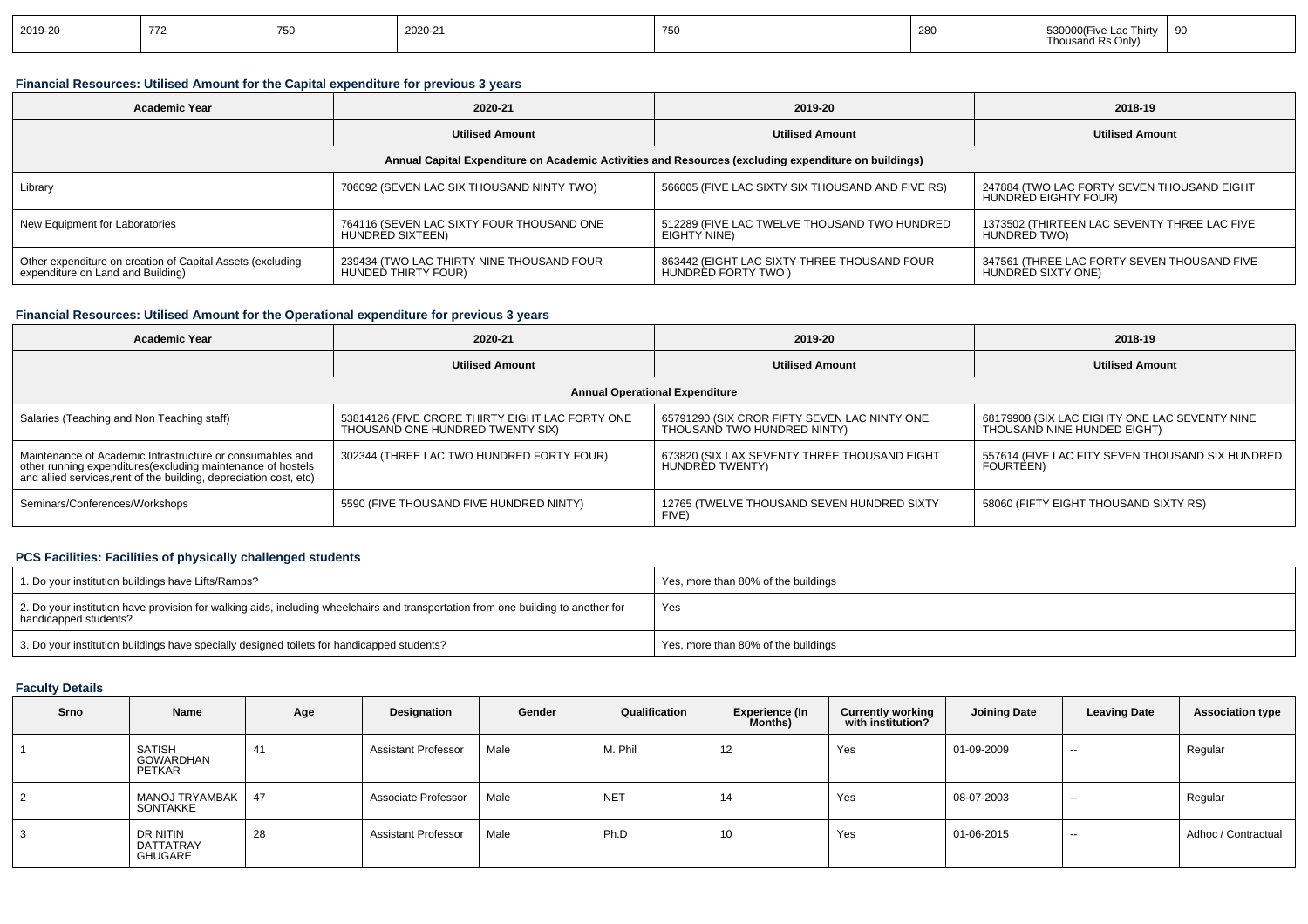| $\overline{4}$  | DR RAJESH<br><b>RAMBHAU</b><br><b>DAHEGAONKAR</b>  | 54 | Dean / Principal /<br>Director / Vice<br>Chancellor | Male   | Ph.D       | 29  | Yes | 24-05-2004 | $\overline{\phantom{a}}$ | Regular  |
|-----------------|----------------------------------------------------|----|-----------------------------------------------------|--------|------------|-----|-----|------------|--------------------------|----------|
| $5\phantom{.0}$ | <b>MANOJ SITARAM</b><br><b>WARJURKAR</b>           | 32 | <b>Assistant Professor</b>                          | Male   | <b>SET</b> | 51  | Yes | 11-04-2017 | $\overline{\phantom{a}}$ | Regular  |
| 6               | <b>ROSHAN</b><br><b>PREMDAS</b><br><b>GAJBHIYE</b> | 31 | Other                                               | Male   | <b>NET</b> | 51  | Yes | 11-04-2017 | Ξ.                       | Regular  |
| $\overline{7}$  | DR SNIGDHA<br>SHALIGRAM<br>SADAFALE                | 46 | <b>Assistant Professor</b>                          | Female | Ph.D       | 186 | Yes | 23-01-2006 | --                       | Regular  |
| 8               | DR VIJAYA<br>YADAVRAO<br><b>GEDAM</b>              | 56 | Professor                                           | Female | Ph.D       | 356 | Yes | 18-11-1991 | --                       | Regular  |
| 9               | DR BINA<br><b>MADHUKAR MOON</b>                    | 40 | <b>Assistant Professor</b>                          | Female | Ph.D       | 131 | Yes | 02-08-2010 | --                       | Regular  |
| 10              | DR PARMANAND<br><b>MOHAN SHENDE</b>                | 54 | Associate Professor                                 | Male   | Ph.D       | 346 | Yes | 01-10-1992 | Ξ.                       | Regular  |
| 11              | <b>MISS VISHRANTI</b><br><b>MAROTI DHADADE</b>     | 58 | Associate Professor                                 | Female | M. Phil    | 217 | Yes | 08-07-2003 | --                       | Regular  |
| 12              | DR MILIND<br><b>BALIRAMJI</b><br><b>BHAGAT</b>     | 39 | <b>Assistant Professor</b>                          | Female | Ph.D       | 132 | Yes | 02-08-2010 | --                       | Regular  |
| 13              | MR JAGDISH<br><b>RAMDAS</b><br><b>CHIMURKAR</b>    | 43 | <b>Assistant Professor</b>                          | Male   | <b>NET</b> | 132 | Yes | 02-08-2010 | --                       | Regular  |
| 14              | DR BHARTI<br><b>DIGAMBAR</b><br>RATNAPARKHI        | 41 | <b>Assistant Professor</b>                          | Female | <b>SET</b> | 145 | Yes | 23-06-2009 | --                       | Regular  |
| 15              | MR DILIP JIWAN<br>RAMTEKE                          | 49 | Associate Professor                                 | Male   | <b>NET</b> | 217 | Yes | 08-07-2003 | $\sim$                   | Regular  |
| 16              | MR SANJAY<br><b>DAULAT BELEY</b>                   | 56 | <b>Assistant Professor</b>                          | Male   | Ph.D       | 142 | Yes | 01-10-2009 | $\overline{\phantom{a}}$ | Regular  |
| 17              | DR MRUDULA<br><b>NILKANTH</b><br><b>RAIPURE</b>    | 43 | <b>Assistant Professor</b>                          | Female | Ph.D       | 143 | Yes | 01-09-2009 | $\overline{\phantom{a}}$ | Regular  |
| 18              | DR NARAYAN<br><b>CHANDAN DAS</b>                   | 48 | Associate Professor                                 | Male   | Ph.D       | 186 | Yes | 23-01-2006 | --                       | Regular  |
| 19              | <b>MISS ANUPAMA</b><br>MORESHWAR<br>LAWATRE        | 38 | Lecturer                                            | Female | <b>NET</b> | 23  | Yes | 06-08-2019 | --                       | Visiting |
| 20              | LEMCHAND<br>SAMBHAGI DURGE                         | 58 | <b>Assistant Professor</b>                          | Male   | M.Sc.      | 333 | Yes | 09-10-1993 | $\overline{\phantom{a}}$ | Regular  |
| 21              | DR SANJAY RATAN<br><b>GAWALI</b>                   | 51 | <b>Assistant Professor</b>                          | Male   | Ph.D       | 334 | Yes | 08-09-1993 | $\overline{\phantom{a}}$ | Regular  |
| 22              | DR AMRUT<br>SADASHIV LANJE                         | 53 | Professor                                           | Male   | Ph.D       | 335 | Yes | 01-09-1993 | $\overline{\phantom{a}}$ | Regular  |
| 23              | DR PRAKASHDEEP<br><b>HANUJI</b><br>MUNJANKAR       | 54 | <b>Assistant Professor</b>                          | Male   | Ph.D       | 335 | Yes | 01-09-1993 | $\overline{\phantom{a}}$ | Regular  |
| 24              | MR SANJAY<br>WAMAN PATIL                           | 44 | <b>Assistant Professor</b>                          | Male   | Ph.D       | 96  | Yes | 15-07-2013 | --                       | Regular  |